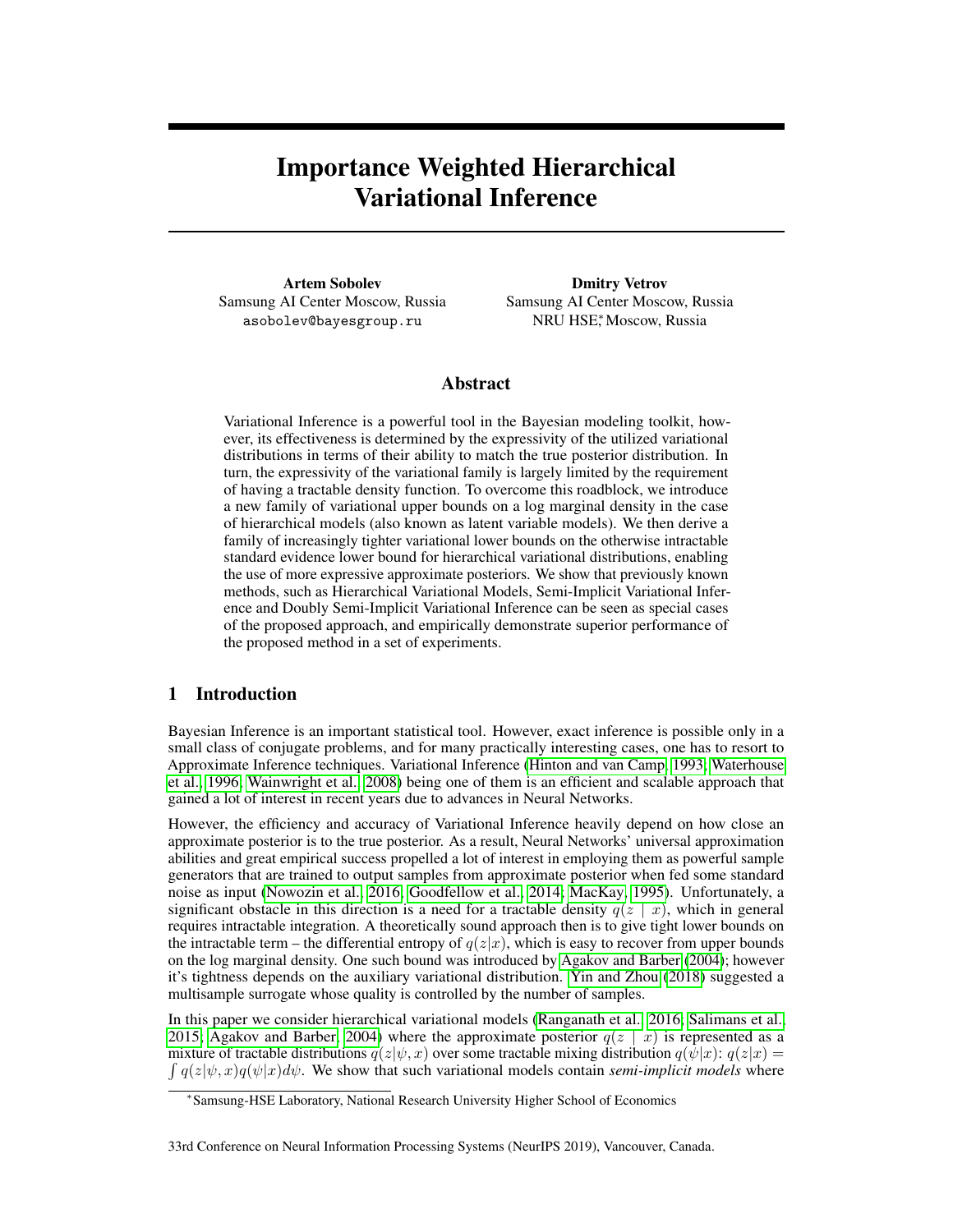$q(\psi|x)$  is allowed to be arbitrarily complicated while being reparametrizable [\(Yin and Zhou, 2018\)](#page-12-1). To overcome the need for the closed-form marginal density  $q(z|x)$  we then propose a novel family of tighter bounds on the log marginal likelihood  $\log p(x)$ , which can be shown to generalize many previously known bounds: Hierarchical Variational Models [\(Ranganath et al., 2016\)](#page-11-1) also known as auxiliary VAE bound [\(Maaløe et al., 2016\)](#page-10-2), Semi-Implicit Variational Inference [\(Yin and Zhou, 2018\)](#page-12-1) and Doubly Semi-Implicit Variational Inference [\(Molchanov et al., 2018\)](#page-10-3). At the core of our work lies a novel variational upper bound on the log marginal density, which we apply to the evidence lower bound (ELBO) to enable hierarchical approximate posteriors. Finally, our method can be combined with the multisample bound of [Burda et al.](#page-8-1) [\(2015\)](#page-8-1) to tighten the log marginal likelihood lower bound even further.

# 2 Background

Having a hierarchical model  $p_{\theta}(x) = \int p_{\theta}(x \mid z) p_{\theta}(z) dz$  for observable objects x, we are interested in two tasks: inference and learning. The problem of Bayesian inference is that of finding the true posterior distribution  $p_{\theta}(z | x)$ , which is often intractable and thus is approximated by some  $q_{\phi}(z | x)$ . The problem of learning is that of finding parameters  $\theta$  s.t. the marginal model distribution  $p_{\theta}(x)$  approximates the true data-generating process of x as good as possible, typically in terms of KL-divergence, which corresponds to the Maximum Likelihood Estimation problem.

Variational Inference provides a way to solve both tasks simultaneously by lower-bounding the intractable log marginal likelihood log  $p_{\theta}(x)$  with the Evidence Lower Bound (ELBO) using a posterior approximation  $q_{\phi}(z \mid x)$ :

$$
\log p_{\theta}(x) \ge \log p_{\theta}(x) - D_{KL}(q_{\phi}(z \mid x) \mid p_{\theta}(z \mid x)) = \mathop{\mathbb{E}}_{q_{\phi}(z \mid x)} \log \frac{p_{\theta}(x, z)}{q_{\phi}(z \mid x)}
$$

The bound requires analytically tractable densities for both  $q_{\phi}(z | x)$  and  $p_{\theta}(x, z)$ . Since the ELBO is a biased objective, maximizing it w.r.t.  $\theta$  not only (or necessarily) maximizes the log marginal likelihood, but also minimizes the KL divergence, constraining the true posterior  $p_{\theta}(z|x)$  to stay close to the approximate one  $q_{\phi}(z|x)$  and thus limiting the expressivity of  $p_{\theta}(x)$ . Such *variational bias* can be reduced by tightening the bound. In particular, [Burda et al.](#page-8-1) [\(2015\)](#page-8-1) proposed a family of tighter multisample bounds, generalizing the ELBO. We call it the IWAE bound:

<span id="page-1-0"></span>
$$
\log p_{\theta}(x) \ge \mathop{\mathbb{E}}_{q_{\phi}(z_1,M|x)} \log \frac{1}{M} \sum_{m=1}^{M} \frac{p_{\theta}(x,z_m)}{q_{\phi}(z_m | x)},
$$

where from now on we write  $q_{\phi}(z_{1:M}|x) = \prod_{m=1}^{M} q_{\phi}(z_m|x)$  for brevity. This bound has been shown [\(Domke and Sheldon, 2018\)](#page-9-2) to be a tractable lower bound on ELBO for a variational distribution that has been obtained by *self-normalizing importance sampling*, or a special case of Sequential Monte Carlo [\(Maddison et al., 2017;](#page-10-4) [Naesseth et al., 2017;](#page-10-5) [Le et al., 2017\)](#page-10-6). However, the price of this increased tightness is higher computation complexity that mostly stems from increased number of evaluations of high-dimensional decoder  $p_{\theta}(x|z)$ . We thus focus on learning more expressive posterior approximations to be used in the ELBO – a special case of  $M = 1$ .

In the direction of improving the single-sample ELBO [Agakov and Barber](#page-8-0) [\(2004\)](#page-8-0); [Salimans et al.](#page-11-2) [\(2015\)](#page-11-2); [Maaløe et al.](#page-10-2) [\(2016\)](#page-10-2); [Ranganath et al.](#page-11-1) [\(2016\)](#page-11-1) proposed to use a hierarchical variational model (HVM) for  $q_{\phi}(z \mid x) = \int q_{\phi}(z \mid x, \psi) q_{\phi}(\psi \mid x) d\psi$  with explicit joint density  $q_{\phi}(z, \psi \mid x)$ , where  $\psi$ are *auxiliary latent variables*. Since the standard ELBO is now intractable due to the  $\log q_{\phi}(z \mid x)$ term, the following variational lower bound on the ELBO is proposed. The tightness of this bound is controlled by the *auxiliary variational distribution*  $\tau_{\eta}(\psi \mid x, z)$ :

$$
\log p_{\theta}(x) \ge \mathop{\mathbb{E}}_{q_{\phi}(z|x)} \log \frac{p_{\theta}(x,z)}{q_{\phi}(z|x)} \ge \mathop{\mathbb{E}}_{q_{\phi}(z,\psi|x)} \left[ \log p_{\theta}(x,z) - \log \frac{q_{\phi}(z,\psi|x)}{\tau_{\eta}(\psi|x,z)} \right] \tag{1}
$$

However, this bound now introduces *auxiliary variational bias*: the gap to the true ELBO is equal to  $D_{KL}(q_{\phi}(\psi|z, x) \mid \mid \tau_{\eta}(\psi|z, x))$ , which prevents learning expressive  $q_{\phi}(z|x)$ .

Recently [Yin and Zhou](#page-12-1) [\(2018\)](#page-12-1) introduced *semi-implicit models*: hierarchical models  $q_{\phi}(z \mid x) =$  $\int q_\phi(z \mid \psi, x) q_\phi(\psi \mid x) d\psi$  with implicit but reparametrizable  $q_\phi(\psi \mid x)$  and explicit  $q_\phi(z \mid \psi, x)$ ,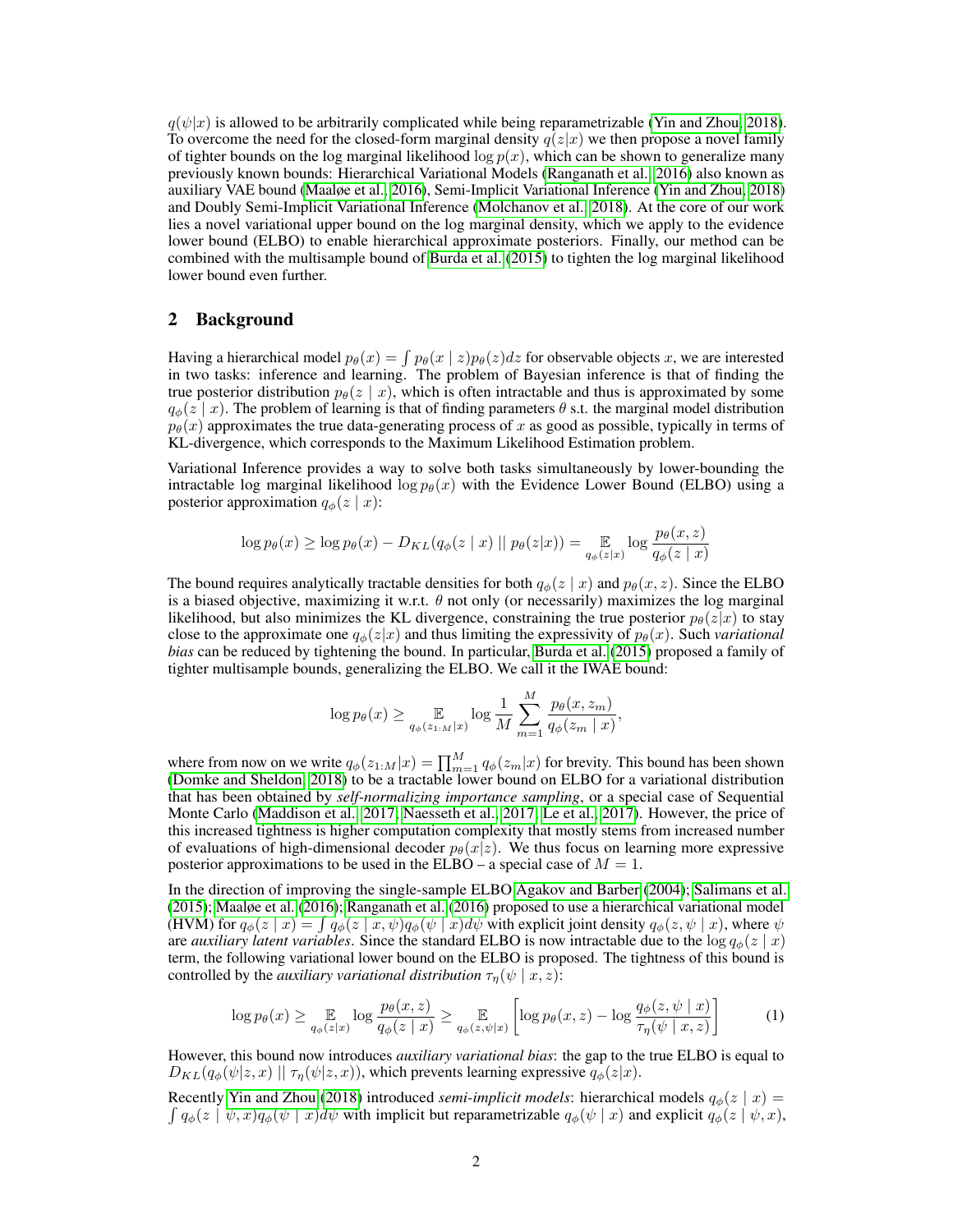and suggested the following surrogate objective, which was later shown to be a lower bound (the SIVI bound) for all finite  $K$  by [Molchanov et al.](#page-10-3) [\(2018\)](#page-10-3):

<span id="page-2-1"></span>
$$
\log p_{\theta}(x) \ge \mathop{\mathbb{E}}_{q_{\phi}(z,\psi_0|x)} \mathop{\mathbb{E}}_{q_{\phi}( \psi_1, \kappa | x)} \log \frac{p_{\theta}(x, z)}{\frac{1}{K+1} \sum_{k=0}^{K} q_{\phi}(z | \psi_k, x)}
$$
(2)

An appealing property of this bound is that it gets tighter as the number of samples K increases and unlike the IWAE bound, it performs multiple computations in the smaller latent space. That said, SIVI can be generalized to use multiple samples z similar to the IWAE bound [\(Burda et al., 2015\)](#page-8-1) in an efficient way by reusing samples  $\psi_{1:K}$  for different  $z_m$ :

<span id="page-2-2"></span>
$$
\log p(x) \ge \mathbb{E}\left[\log \frac{1}{M} \sum_{m=1}^{M} \frac{p_{\theta}(x, z_m)}{\frac{1}{K+1} \sum_{k=0}^{K} q_{\phi}(z_m | x, \psi_{m,k})}\right]
$$
(3)

Where the expectation is taken over  $q_{\phi}(\psi_{1:M,0}, z_{1:M} | x)$  and  $\psi_{m,1:K} = \psi_{1:K} \sim q_{\phi}(\psi_{1:K} | x)$  is the same set of K i.i.d. random variables for all  $m^2$  $m^2$ . Importantly, this estimator has  $O(M+K)$  sampling complexity for  $\psi$ , unlike the naive approach, leading to  $O(MK + M)$  sampling complexity. We will get back to this discussion in section [4.1.](#page-3-0)

#### <span id="page-2-3"></span>2.1 SIVI Insights

Here we outline SIVI's points of weaknesses and identify certain traits that make it possible to generalize the method and bridge it with the prior work.

First, note that both SIVI bounds [\(2\)](#page-2-1) and [\(3\)](#page-2-2) use samples from  $q_{\phi}(\psi_{1:K} | x)$  to describe z, and in high dimensions one might expect that such "uninformed" samples would miss most of the time, resulting in near-zero likelihood  $q_{\phi}(z | \psi_k, x)$  and thus reduce the "effective sample size". Therefore it is expected that in higher dimensions it would take many samples to accurately cover the regions high probability of  $q_{\phi}(\psi \mid z, x)$  for a given z. Instead, ideally, we would like to target such regions directly while keeping the lower bound guarantees.

Another important observation that we'll make use of is that many such semi-implicit models can be equivalently reformulated as a mixture of two explicit distributions: due to reparametrizability of  $q_{\phi}(\psi \mid x)$  we have  $\psi = g_{\phi}(\varepsilon \mid x)$  for some  $\varepsilon \sim q(\varepsilon)$  with tractable density. We can then consider an equivalent hierarchical model  $q_\phi(z|x) = \int q_\phi(z \mid g_\phi(\varepsilon \mid x), x) q(\varepsilon) d\varepsilon$  that first samples  $\varepsilon$  from some simple distribution, transforms this sample  $\varepsilon$  into  $\psi$  and then generates samples from  $q_{\phi}(z | \psi, x)$ . Thus from now on we'll assume both  $q_{\phi}(z | \psi, x)$  and  $q_{\phi}(\psi | x)$  have a tractable density, yet  $q_{\phi}(z | \psi, x)$  can depend on  $\psi$  in an arbitrarily complex way, making analytic marginalization intractable.

## 3 Importance Weighted Hierarchical Variational Inference

Having intractable  $\log q_{\phi}(z | x)$  as a source of our problems, we seek a tractable and efficient *upper* bound, which is provided by the following theorem:

**Theorem** (Log marginal density upper bound). *For any*  $q(z, \psi | x)$ ,  $K \in \mathbb{N}_0$  *and*  $\tau(\psi | z, x)$  *(under mild regularity conditions) consider the following*

$$
\mathcal{U}_K = \mathop{\mathbb{E}}_{q(\psi_0|x,z) \; \tau(\psi_{1:K}|z,x)} \log \left( \frac{1}{K+1} \sum_{k=0}^K \frac{q(z, \psi_k | x)}{\tau(\psi_k | z, x)} \right)
$$

*Then the following holds:*

*1.*  $U_K \geq \log q(z \mid x)$ 2.  $U_K \geq U_{K+1}$ 3.  $\lim_{K \to \infty} \mathcal{U}_K = \log q(z \mid x)$ 

<span id="page-2-0"></span><sup>&</sup>lt;sup>2</sup>One could also include all  $\psi_{1:M,0}$  into the set of reused samples  $\psi$ , expanding its size to  $M + K$ .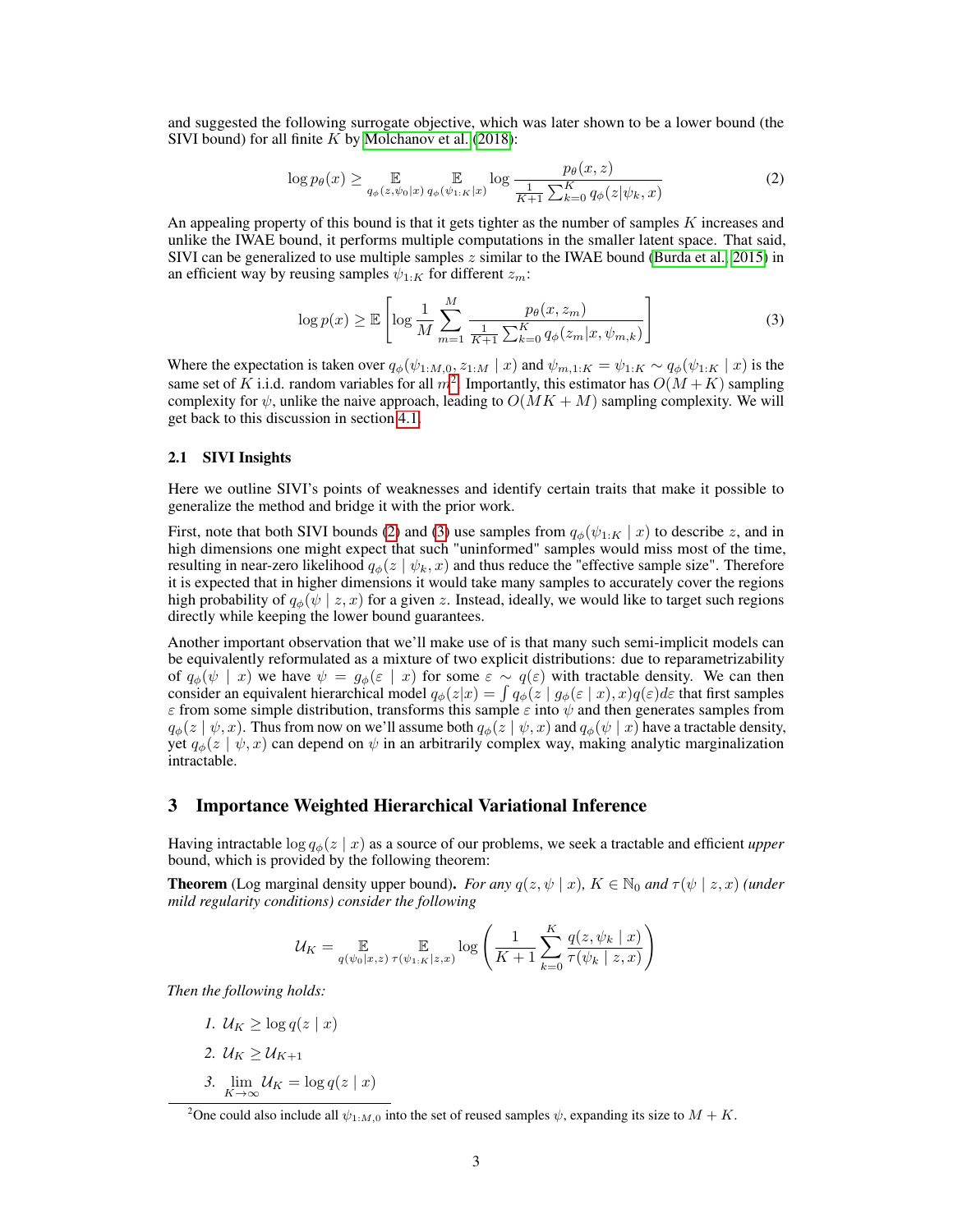The proposed upper bound provides a variational alternative to MCMC-based upper bounds [\(Grosse](#page-9-3) [et al., 2015\)](#page-9-3) and complements the standard Importance Weighted stochastic lower bound of [Burda](#page-8-1) [et al.](#page-8-1) [\(2015\)](#page-8-1) on the log marginal density:

<span id="page-3-2"></span>
$$
\mathcal{L}_K = \mathop{\mathbb{E}}_{\tau(\psi_{1:K}|z,x)} \log \left( \frac{1}{K} \sum_{k=1}^K \frac{q(z, \psi_k \mid x)}{\tau(\psi_k \mid z, x)} \right) \le \log q(z \mid x)
$$

### 3.1 Tractable lower bounds on log marginal likelihood with a hierarchical proposal

The proposed upper bound  $\mathcal{U}_K$  allows us to lower bound the otherwise intractable ELBO in case of hierarchical  $q_{\phi}(z \mid x)$ , leading to Importance Weighted Hierarchical Variational Inference (IWHVI) lower bound:

$$
\log p_{\theta}(x) \ge \mathop{\mathbb{E}}_{q_{\phi}(z|x)} \log \frac{p_{\theta}(x,z)}{q_{\phi}(z|x)} \ge \mathop{\mathbb{E}}_{q_{\phi}(z,\psi_0|x)} \mathop{\mathbb{E}}_{\tau_{\eta}(\psi_{1:K}|z,x)} \log \frac{p_{\theta}(x,z)}{\frac{1}{K+1} \sum_{k=0}^{K} \frac{q_{\phi}(z,\psi_k|x)}{\tau_{\eta}(\psi_k|z,x)}} \tag{4}
$$

Crucially, we merged expectations over  $q_{\phi}(z|x)$  and  $q_{\phi}(\psi_0|x, z)$  into an expectation over the joint distribution  $q_{\phi}(\psi_0, z|x)$ , which admits a more favorable factorization into  $q_{\phi}(\psi_0|x)q_{\phi}(z|x, \psi_0)$ , and samples from the later are easy to simulate for the Monte Carlo-based estimation.

**IWHVI** introduces an additional auxiliary variational distribution  $\tau_{\eta}(\psi \mid x, z)$  that is learned by maximizing the bound w.r.t. its parameters  $\eta$ . While the optimal distribution is<sup>[3](#page-3-1)</sup>  $\tau(\psi \mid z, x) = q(\psi \mid z, x)$  $z, x$ ), one can see that some particular choices of auxiliary distributions and number of samples render previously known methods like DSIVI, SIVI and HVM as special cases (see appendix [A\)](#page--1-1). Since the bound [\(4\)](#page-3-2) can be seen as variational generalization of SIVI [\(2\)](#page-2-1) or as multisample generalization of HVM [\(1\)](#page-1-0), it has capacity to give tighter bound on the log marginal likelihood and reduce the auxiliary variational bias, which should lead to more expressive variational approximations  $q_{\phi}(z|x)$  and reduce in the variational bias.

One could also consider a hierarchical prior  $p(z)$  [\(Atanov et al., 2019\)](#page-8-2) and give tight multisample variational lower bounds using the bound  $\mathcal{L}_K$  of [Burda et al.](#page-8-1) [\(2015\)](#page-8-1). Such nested variational inference is out of the scope of this paper, so we leave this direction to future work. Notably, the combination of two bounds can give multisample variational sandwich bounds on the KL divergence between hierarchical models (See appendix [B\)](#page--1-2).

# <span id="page-3-4"></span>4 Multisample Extensions

Multisample bounds similar to the proposed one have already been studied extensively. In this section, we relate our results to such prior work.

# <span id="page-3-0"></span>4.1 Multisample Bound and Complexity

One can generalize the bound [\(4\)](#page-3-2) further in a way similar to the IWAE multisample bound [\(Burda](#page-8-1) [et al., 2015\)](#page-8-1), leading to the Doubly Importance Weighted Hierarchical Variational Inference (DIWHVI) (see Theorem [C.4\)](#page--1-3):

<span id="page-3-3"></span>
$$
\log p_{\theta}(x) \geq \mathbb{E}\left[\log \frac{1}{M} \sum_{m=1}^{M} \frac{p_{\theta}(x, z_m)}{\frac{1}{K+1} \sum_{k=0}^{K} \frac{q_{\phi}(z_m, \psi_m, k|x)}{\tau_{\eta}(\psi_m, k|z_m, x)}}\right]
$$
(5)

Where the expectation is taken over the same generative process as in eq. [\(4\)](#page-3-2), independently repeated M times:

- 1. Sample  $\psi_{m,0} \sim q_{\phi}(\psi \mid x)$  for  $1 \leq m \leq M$
- 2. Sample  $z_m \sim q_\phi(z \mid x_n, \psi_{m,0})$  for  $1 \le m \le M$

<span id="page-3-1"></span><sup>&</sup>lt;sup>3</sup>This choice makes the bound  $\mathcal{U}_K$  equal to the log marginal density.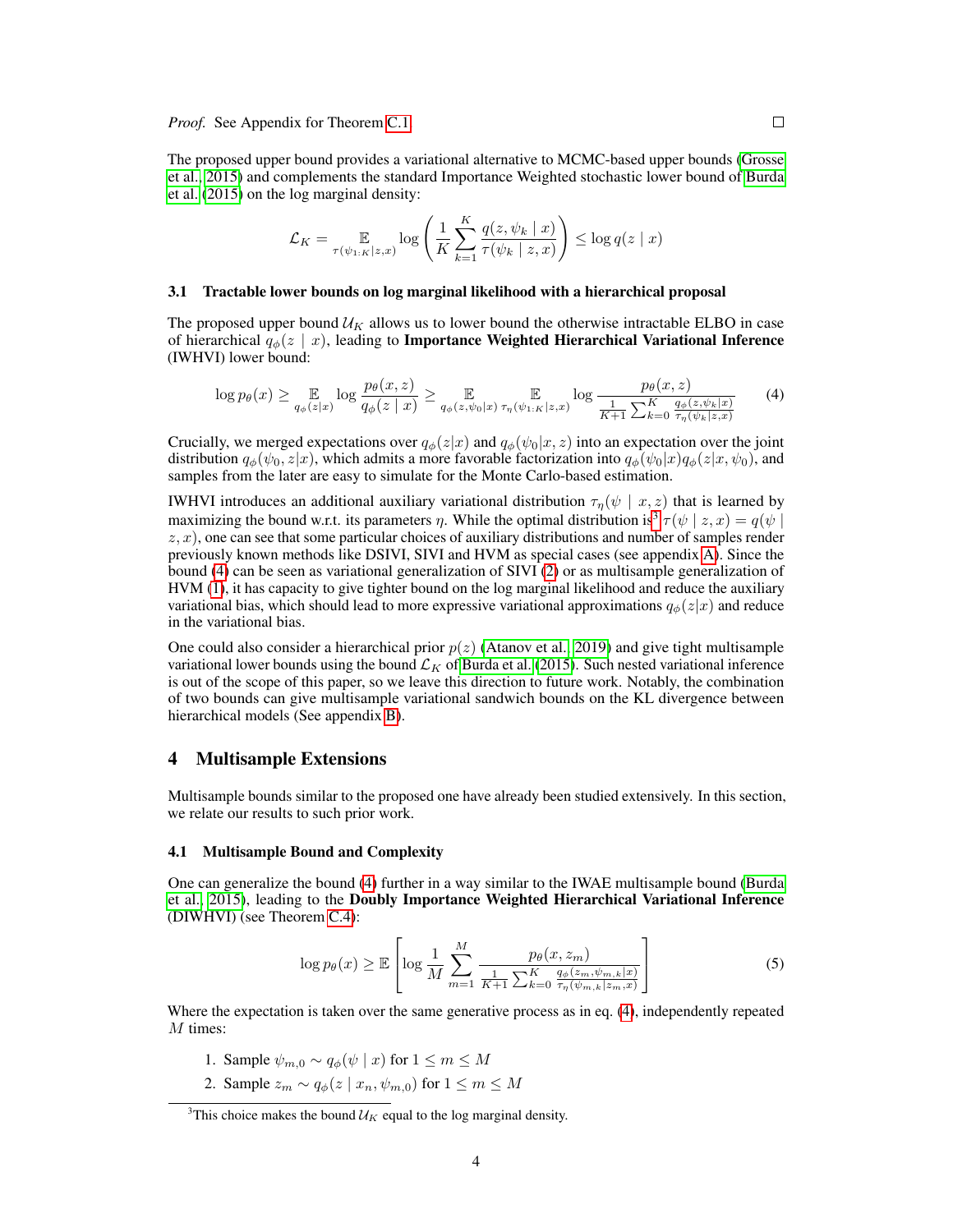3. Sample  $\psi_{m,k} \sim \tau_n(\psi \mid z_m, x)$  for  $1 \leq m \leq M$  and  $1 \leq k \leq K$ 

The price of the tighter bound [\(5\)](#page-3-3) is quadratic sample complexity as it requires  $M(1 + K)$  samples of  $\psi$ . Unfortunately, the DIWHVI cannot benefit from the sample reuse trick of the SIVI that leads to the bound [\(3\)](#page-2-2). The reason for this is that the bound [\(5\)](#page-3-3) requires all terms in the outer denominator (the  $\log q_{\phi}(z \mid x)$  estimate) to use the same distribution  $\tau_{\eta}(\psi|x, z)$ , whereas by its very nature it should be very different for different  $z_m$ . A viable option, though, is to consider a multisample-conditioned  $\tau_n(\psi \mid z_{1:M})$  that is invariant to permutations of z. We leave a more detailed investigation to a future work.

Runtime-wise when compared to the multisample SIVI [\(3\)](#page-2-2) the DIWHVI requires additional  $O(M)$ passes to generate  $\tau(\psi \mid x, z_m)$  distributions. However, since the SIVI requires a much larger number of samples  $K$  to reach the same level of accuracy (see section [6.1\)](#page-5-0) that are all then passed through a network to generate  $q_{\phi}(z_m | x, \psi_{mk})$  distributions, the extra  $\tau_{\eta}$  computation is likely to either bear a minor overhead, or be completely justified by reduced  $K$ . This is particularly true in the IWHVI case  $(M = 1)$  where IWHVI's single extra pass that generates  $\tau_{\eta}(\psi|x, z)$  is dominated by  $K + 1$  passes that generate  $q_{\phi}(z|x, \psi_k)$ .

### 4.2 Signal to Noise Ratio

[Rainforth et al.](#page-11-3) [\(2018\)](#page-11-3) have shown that multisample bounds [\(Burda et al., 2015;](#page-8-1) [Nowozin, 2018\)](#page-10-7) behave poorly during the training phase, having more noisy inference network's gradient estimates, which manifests itself in decreasing Signal-to-Noise Ratio (SNR) as the number of samples increases. This raises a natural concern whether the same happens in the proposed model as  $K$ increases. [Tucker et al.](#page-11-4) [\(2019\)](#page-11-4) have shown that upon a careful examination a REINFORCE-like [\(Williams, 1992\)](#page-12-2) term can be seen in the gradient estimate, and REINFORCE is known for its typically high variance [\(Rezende et al., 2014\)](#page-11-5). Authors further suggest to apply the reparametrization trick [\(Kingma and Welling, 2013\)](#page-9-4) the second time to obtain a reparametrization-based gradient estimate, which is then shown to solve the decreasing SNR problem. The same reasoning can be applied to our bound, and we provide further details and experiments in appendix [D,](#page--1-4) developing an IWHVI-DReG gradient estimator. We conclude that the problem of decreasing SNR exists in our bound as well, and is mitigated by the proposed gradient estimator.

### 4.3 Debiasing the bound

[Nowozin](#page-10-7) [\(2018\)](#page-10-7) has shown that the standard IWAE can be seen as a biased estimate of the log marginal likelihood with the bias of order  $O(1/M)$ . They then suggested to use Generalized Jackknife of d-th order to reuse these M samples and come up with an estimator with a smaller bias of order  $O(1/M^d)$ at the cost of higher variance and losing lower bound guarantees. Again, the same idea can be applied to our estimate; we leave further details to appendix [E.](#page--1-5) We conclude that this way one can obtain better estimates of the log marginal density, however since there is no guarantee that the obtained estimator gives an upper or a lower bound, we chose not to use it in experiments.

## <span id="page-4-0"></span>5 Related Work

More expressive variational distributions have been under an active investigation for a while. While we have focused our attention to approaches employing hierarchical models via bounds, there are many other approaches, roughly falling into two broad classes.

One possible approach is to augment some standard  $q(z|x)$  with help of copulas [\(Tran et al., 2015\)](#page-11-6), mixtures [\(Guo et al., 2016;](#page-9-5) [Gershman et al., 2012\)](#page-9-6), or invertible transformations with tractable Jacobians also known as normalizing flows [\(Rezende and Mohamed, 2015;](#page-11-7) [Kingma et al., 2016;](#page-9-7) [Dinh et al., 2016;](#page-9-8) [Papamakarios et al., 2017\)](#page-10-8), all while preserving the tractability of the density. [Kingma and Dhariwal](#page-9-9) [\(2018\)](#page-9-9) have demonstrated that flow-based models are able to approximate complex high-dimensional distributions of real images, but the requirement for invertibility might lead to inefficiency in parameters usage and does not allow for abstraction as one needs to preserve dimensions.

An alternative direction is to embrace implicit distributions that one can only sample from, and overcome the need for tractable density using bounds or estimates [\(Huszár, 2017\)](#page-9-10). Methods based on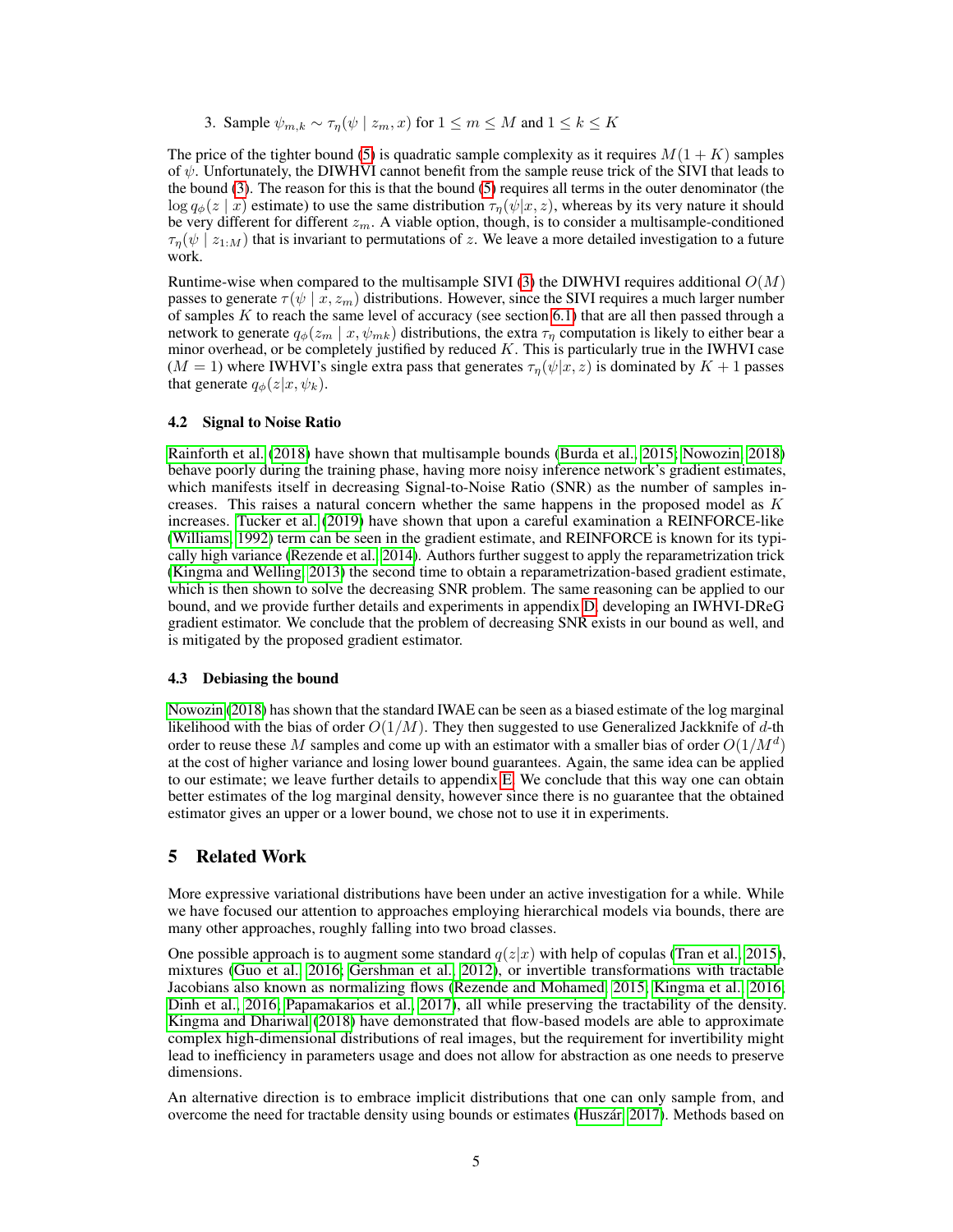<span id="page-5-1"></span>

Figure 1: (*a*) Negative entropy upper bounds for 50-dimensional Laplace distribution. Shaded area denotes 90% confidence interval computed over 50 independent runs for each K. (*b*) Final log marginal likelihood log  $p(x)$  estimates and expected MI[ $q(z, \psi|x)$ ] for IWHVI or SIVI-based VAEs trained with different  $K$ . Each model was trained and plotted  $5$  times.

estimates [\(Mescheder et al., 2017;](#page-10-9) [Shi et al., 2017;](#page-11-8) [Tran et al., 2017\)](#page-11-9), for example, via the Density Ratio Estimation trick [\(Goodfellow et al., 2014;](#page-9-1) [Uehara et al., 2016;](#page-11-10) [Mohamed and Lakshminarayanan,](#page-10-10) [2016\)](#page-10-10), typically estimate the densities indirectly utilizing an auxiliary critic and hide dependency on variational parameters  $\phi$ , hence biasing the optimization procedure. Major disadvantage of such methods is that they lose lower bound guarantees.

[Titsias and Ruiz](#page-11-11) [\(2018\)](#page-11-11) have shown that in the gradient-based ELBO optimization in case of a hierarchical model with tractable  $q_{\phi}(z | \psi)$  and  $q_{\phi}(\psi)$  one does not need the log marginal density  $\log q_{\phi}(z \mid x)$  per se, only its gradient, which can be estimated using MCMC. Although unbiased, the MCMC-based posterior sampling has sequential nature (one needs to to perform chain burn-in to decorrelate  $\psi'$  from its initial value) not amendable to efficient parallelization available with modern hardware such as GPUs, which complicates scaling the method to larger problems. In contrast, our method allows parallel computation of K density ratios in  $\mathcal{U}_K$ .

The core contribution of the paper is a novel upper bound on log marginal density. Previously, [Dieng](#page-8-3) [et al.](#page-8-3) [\(2017\)](#page-9-11); [Kuleshov and Ermon](#page-9-11) (2017) suggested using  $\chi^2$ -divergence to give a variational upper bound to the log marginal density. However, their bound was not an expectation of a random variable, but instead a logarithm of the expectation, preventing unbiased stochastic optimization. [Jebara and](#page-9-12) [Pentland](#page-9-12) [\(2001\)](#page-9-12) reverse Jensen's inequality to give a variational upper bound in case of mixtures of exponential family distributions by extensive use of the problem's structure. Related to our core idea of joint sampling z and  $\psi_0$  in [\(7\)](#page--1-6) is an observation of [Grosse et al.](#page-9-3) [\(2015\)](#page-9-3) that Annealed Importance Sampling (AIS, [Neal](#page-10-11) [\(2001\)](#page-10-11)) ran backward from the auxiliary variable sample  $\psi_0$  gives an unbiased estimate of  $1/q(z \mid x)$ , and thus can also be used to upper bound the log marginal density. However, AIS-based estimation is too computationally expensive to be used during training.

# 6 Experiments

#### <span id="page-5-0"></span>6.1 Toy Experiment

As a toy experiment we consider a 50-dimensional factorized standard Laplace distribution  $q(z)$  as a hierarchical scale-mixture model:

$$
q(z) = \prod_{d=1}^{50} \text{Laplace}(z_d \mid 0, 1) = \int \prod_{d=1}^{50} \mathcal{N}(z_d \mid 0, \psi_d) \text{Exp}(\psi_d \mid \frac{1}{2}) d\psi_{1:50}
$$

We do not make use of factorized joint distribution  $q(z, \psi)$  to explore bound's behavior in high dimensions. We use the proposed bound from Theorem [C.1](#page--1-0) and compare it to SIVI [\(Yin and Zhou,](#page-12-1) [2018\)](#page-12-1) on the task of upper-bounding the negative differential entropy  $\mathbb{E}_{q(z)} \log q(z)$ . For IWHVI we take  $\tau(\psi \mid z)$  to be a Gamma distribution whose concentration and rate are generated by a neural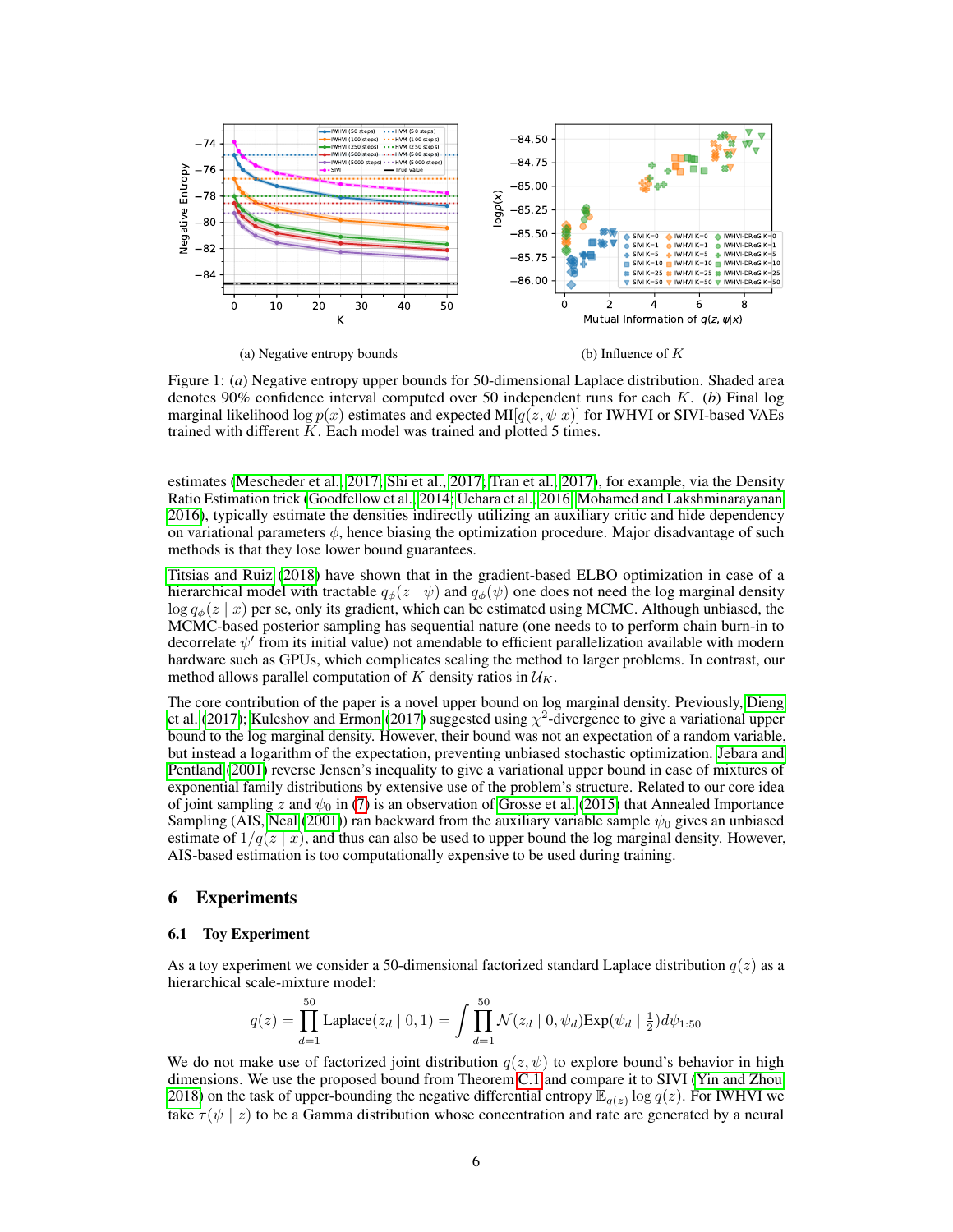<span id="page-6-2"></span>

Figure 2: Left: Test log-likelihood on dynamically binarized MNIST and OMNIGLOT. Right: Comparison of multisample DIWHVI and SIVI-IW on a trained MNIST VAE from section [6.2](#page-6-0) for  $M = 100$  and 5000. Shaded area denotes  $\pm 2$  std. interval, computed over 10 independent runs for each value of  $K$ .

network with three 500-dimensional hidden layers from z. We use the freedom to design architecture and initialize the network at prior. Namely, we also add a sigmoid "gate" output with large initial negative bias and use the gate to combine prior concentration and rate with those generated by the network. This way we are guaranteed to perform no worse than SIVI even at a randomly initialized  $\tau$ . Figure [1a](#page-5-1) shows the value of the bound for a different number of optimization steps over  $\tau$  parameters, minimizing the bound. The whole process (including random initialization of neural networks) was repeated 50 times to compute empirical 90% confidence intervals. As results clearly indicate, the proposed bound can be made much tighter, more than halving the gap to the true negative entropy compared to SIVI and HVM.

## <span id="page-6-0"></span>6.2 Variational Autoencoder

We further test our method on the task of generative modeling, applying it to VAE [\(Kingma and](#page-9-4) [Welling, 2013\)](#page-9-4), which is a standard benchmark for inference methods <sup>[4](#page-6-1)</sup>. Ideally, better inference should allow one to learn more expressive generative models. We report results on two datasets: MNIST [\(LeCun et al., 1998\)](#page-10-12) and OMNIGLOT [\(Lake et al., 2015\)](#page-9-13). For MNIST we follow the setup by [Mescheder et al.](#page-10-9) [\(2017\)](#page-10-9), and for OMNIGLOT we follow the standard setup [\(Burda et al., 2015\)](#page-8-1). For experiment details see appendix [G.](#page--1-7)

During training we used the proposed bound eq. [\(4\)](#page-3-2) with standard prior  $p(z) = \mathcal{N}(z \mid 0, 1)$  with increasing number K: we used  $K = 0$  for the first 250 epochs,  $K = 5$  for the next 250 epochs, and  $K = 25$  for the next 500 epochs, and  $K = 50$  from then on (90% of training). Such schedule is motivated by a natural observation (see the last paragraph of this section) that larger values of  $K$  lead to more expressive variational models, yet large values of  $K$  sometimes caused instabilities early in training due to an unlucky initialization. Regarding the number of samples z, we used  $M = 1$ throughout training.

To estimate the log marginal likelihood for hierarchical models (IWHVI, SIVI, HVM) we use the DIWHVI lower bound [\(5\)](#page-3-3) for  $M = 5000$ ,  $K = 100$  (for justification of DIWHVI as an evaluation metric see section [6.3\)](#page-7-0). Results are shown in fig. [2.](#page-6-2) To evaluate the SIVI using the DIWHVI bound we fit  $\tau$  to a trained model by making 7000 epochs on the trainset with  $K = 50$ , keeping parameters of  $q_{\phi}(z, \psi | z)$  and  $p_{\theta}(x, z)$  fixed. We observed improved performance compared to special cases of HVM and SIVI, and the method showed comparable results to the prior works.

For HVM on MNIST we observed its  $\tau(\psi \mid z)$  essentially collapsed to  $q(\psi)$ , having expected KL divergence between the two extremely close to zero. This indicates the "posterior collapse" [\(Kim et al.,](#page-9-14) [2018;](#page-9-14) [Chen et al., 2016\)](#page-8-4) problem where the inference network  $q(z | \psi)$  choses to ignore the extra input  $\psi$  and thus the whole model effectively degenerates to a vanilla VAE. At the same time IWHVI does not suffer from this problem due to non-zero K, achieving average  $D_{KL}(\tau(\psi \mid z, x) \mid q(\psi))$ 

<span id="page-6-1"></span><sup>&</sup>lt;sup>4</sup>Code is available at<https://github.com/artsobolev/IWHVI>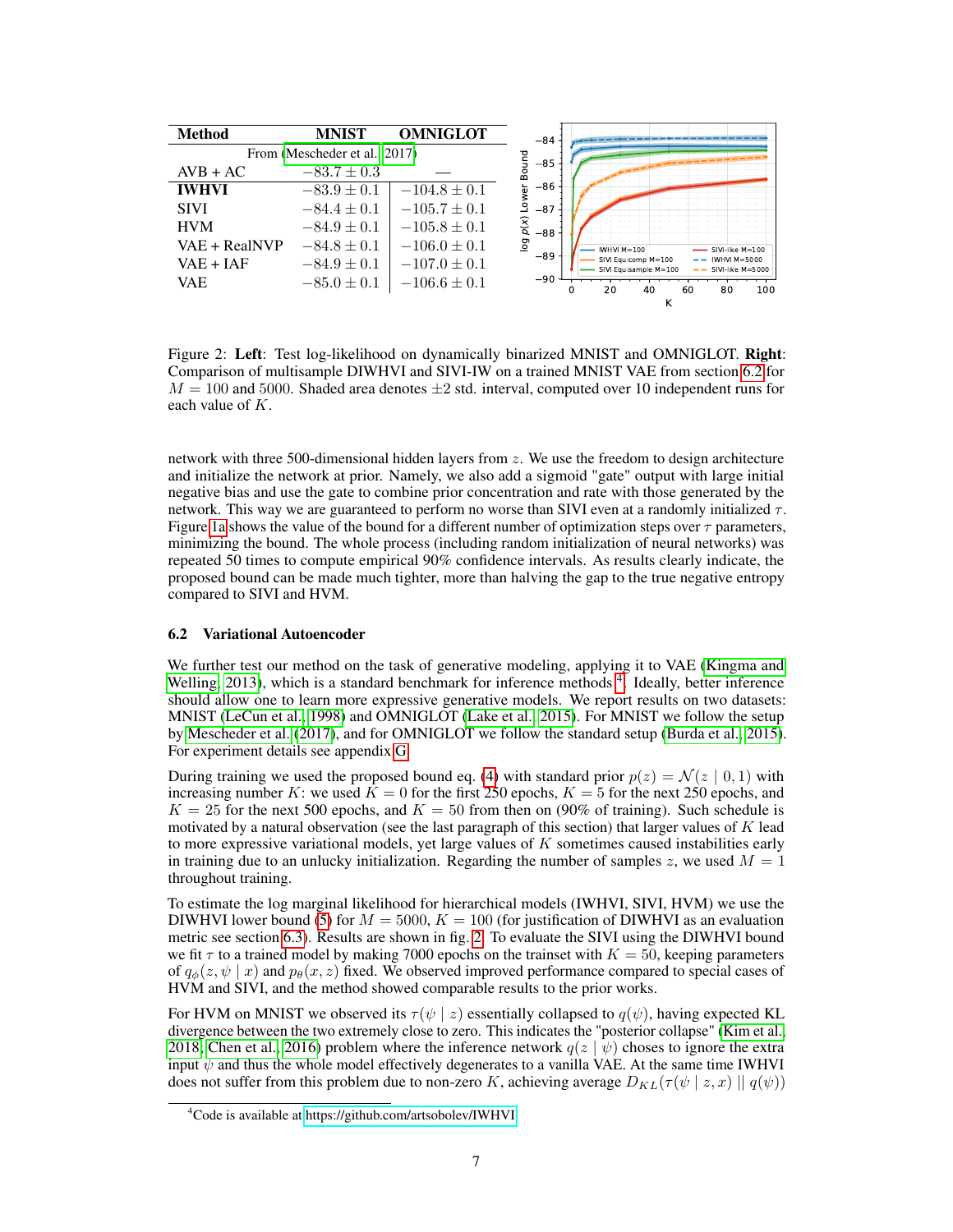of approximately 6.2 nats, see section [6.3.](#page-7-0) On OMNIGLOT the HVM did learn useful  $\tau$  and achieved average  $D_{KL}(\tau(\psi \mid z, x) \mid q(\psi)) \approx 1.98$  nats, however the IWHVI did much better and achieved  $\approx 9.97$  nats.

We also tried to learn hierarchical approximate posterior  $q(z|x)$  using UIVI [\(Titsias and Ruiz,](#page-11-11) [2018\)](#page-11-11). Unfortunately, the default parameters used in the original paper did not lead to a significant improvement over the standard VAE (-84.9 vs -85.0 on MNIST). We hypothesize this is due to HMC's poor mixing over different modes and high sensitivity to hyperparameters. This, combined with computational expensiveness of UIVI (our TensorFlow-based implementation was nearly 10 times slower than IWHVI, see discussion in section [5\)](#page-4-0), prevented us from exploiting the hyperparameter space more exhaustively.

**Influence of**  $K$ : to investigate  $K$ 's influence on the training process, we trained VAEs on MNIST for 3000 epochs for different values of  $K$  with SIVI, IWHVI and IWHVI-DReG, evaluated DIWHVI bound for  $M = 1000, K = 100$  and Mutual Information (MI, see appendix [F](#page--1-8) for details) between z and  $\psi$  under the joint  $q_{\phi}(z, \psi|x)$ . Results in fig. [1b](#page-5-1) clearly show that larger values of K lead to better final models in terms of the log marginal likelihood, as well as approximate posteriors  $q_{\phi}(z|x)$  that rely on the latent  $\psi$  more heavily, as measured by the MI. Notably, the IWHVI achieves much higher values of the Mutual Information than the SIVI, and the improved gradient estimator IWHVI-DReG enables even better results due to better auxiliary distribution  $\tau_{\eta}(\psi|z, x)$  [\(Tucker et al., 2019\)](#page-11-4). These results empirically validate the claim that tighter bounds reduce the (auxiliary) variational bias.

## <span id="page-7-0"></span>6.3 DIWHVI as Evaluation Metric

One of the established approaches to evaluate the intractable log marginal likelihood in Latent Variable Models is to compute the multisample IWAE-bound with large  $M$  since it is shown to converge to the log marginal likelihood as  $M$  goes to infinity. Since both IWHVI and SIVI allow tightening the bound by taking more samples  $z_m$ , we compare methods along this direction.

Both DIWHVI and SIVI (being a special case of the former) can be shown to converge to log marginal likelihood as both  $M$  and  $K$  go to infinity, however, rates might differ. We empirically compare the two by evaluating an MNIST-trained IWHVAE model from section [6.2](#page-6-0) for several different values  $K$ and M. We use the proposed DIWHVI bound [\(5\)](#page-3-3), and compare it with several SIVI modifications. We call *SIVI-like* the [\(5\)](#page-3-3) with  $\tau(\psi \mid z) = q(\psi)$ , but without  $\psi$  reuse, thus using MK independent samples. *SIVI Equicomp* stands for sample reusing bound [\(3\)](#page-2-2), which uses only  $M + K$  samples, and uses same  $\psi_{1:K}$  for every  $z_m$ . *SIVI Equisample* is a fair comparison in terms of the number of samples: we take  $M(K + 1)$  samples of  $\psi$ , and reuse MK of them for every  $z_m$ . This way we use the same number of samples  $\psi$  as DIWHVI does, but perform  $O(M^2K)$  log-density evaluations to estimate  $\log q(z | x)$ , which is why we only examine the  $M = 100$  case.

Results shown in section [6.2](#page-6-2) indicate superior performance of the DIWHVI bound. Surprisingly SIVI-like and SIVI Equicomp estimates nearly coincide, with no significant difference in variance; thus we conclude sample reuse does not hurt SIVI. Still, there is a considerable gap to the IWHVI bound, which uses similar to SIVI-like amount of computing and samples. In a more fair comparison to the Equisample SIVI bound, the gap is significantly reduced, yet IWHVI is still a superior bound, especially in terms of computational efficiency, as there are no  $O(M^2K)$  operations.

Comparing IWHVI and SIVI-like for  $M = 5000$  we see that the former converges after a few dozen samples, while SIVI is rapidly improving, yet lagging almost 1 nat behind for 100 samples, and even 0.5 nats behind the HVM bound (IWHVI for  $K = 0$ ). One explanation for the observed behaviour is large  $\mathbb{E}_{q(z|x)}D_{KL}(q(\psi | x) || q(\psi | x, z))$ , which was estimated <sup>[5](#page-7-1)</sup> (on a test set) to be at least 46.85 nats, causing many samples from  $q(\psi)$  to generate poor likelihood  $q(z | \psi)$  for a given  $z_m$  due to large difference with the true inverse model  $q(\psi | x, z)$ . This is consistent with motivation layed out in section [2.1:](#page-2-3) a better approximate inverse model  $\tau$  leads to more efficient sample usage. At the same time  $\mathbb{E}_{q(z|x)}D_{KL}(\tau(\psi | x, z) || q(\psi | x, z))$  was estimated to be approximately 3.24 and  $\mathbb{E}_{q(z|x)}D_{KL}(\tau(\psi | x, z) || q(\psi | x)) \approx 6.25$ , proving that one can indeed do much better by learning  $\tau(\psi \mid x, z)$  instead of using the prior  $q(\psi \mid x)$ .

<span id="page-7-1"></span><sup>&</sup>lt;sup>5</sup>Difference between K-sample IWAE and ELBO gives a lower bound on  $D_{KL}(\tau(\psi | z) || q(\psi | z))$ , we used  $K = 5000$ .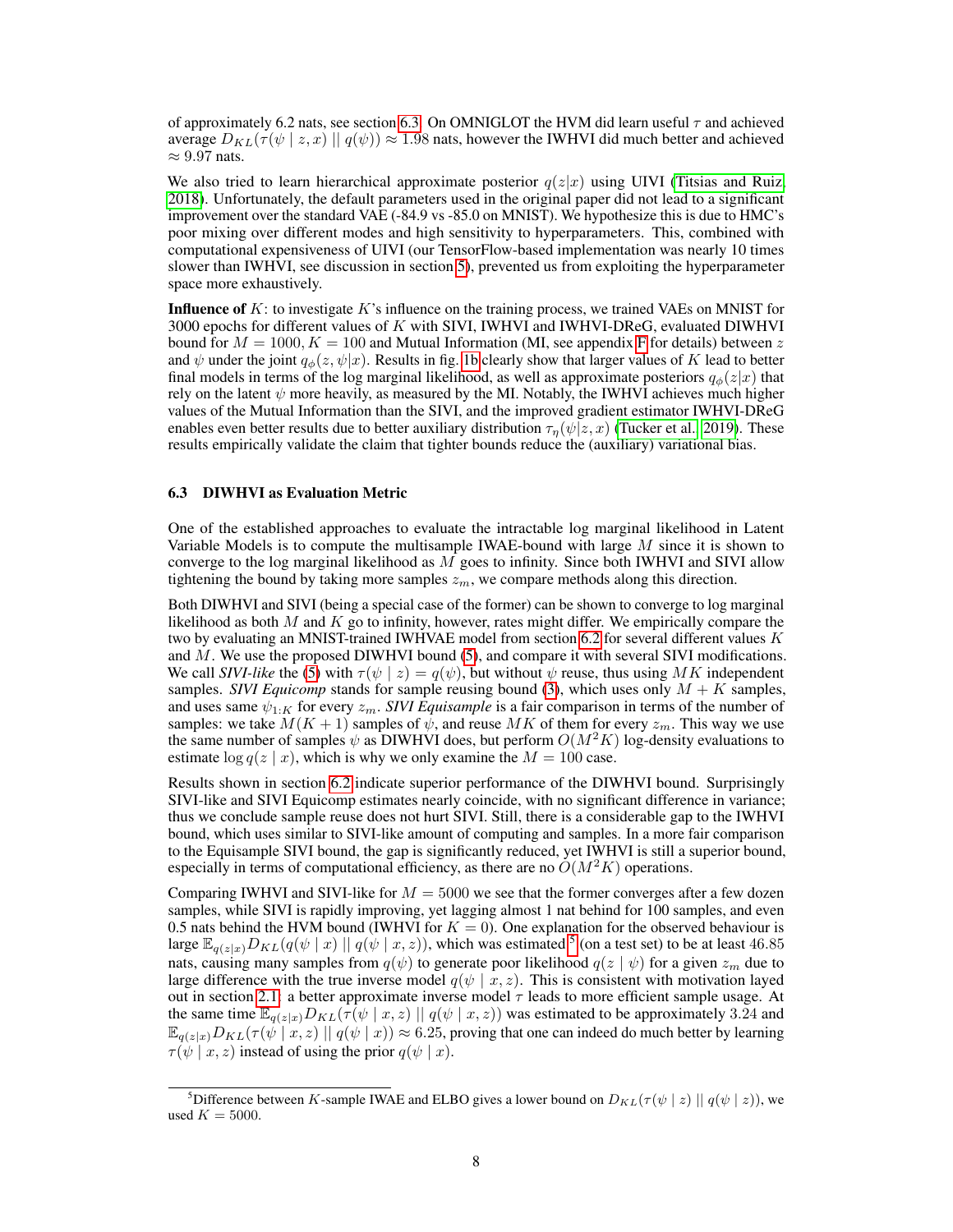# 7 Conclusion

We presented a multisample variational upper bound on the log marginal density, which allowed us to give tight tractable lower bounds on the intractable ELBO in the case of hierarchical variational model  $q_{\phi}(z | x)$ . We experimentally validated the bound and showed it alleviates (auxiliary) variational bias to a further extent than prior works do (which we showed to be a special cases of the proposed bound in appendix [A\)](#page--1-1), allowing for more expressive approximate posteriors, which does translate into a better inference. We then combined our bound with multisample IWAE bound, which led to a tighter lower bound of the log marginal likelihood. We therefore believe the proposed variational inference method will be useful for many approximate inference problems, and the multisample variational upper bound on log marginal density is a useful theoretical tool, allowing, for example, to give an upper bound on KL-divergence (appendix [B\)](#page--1-2) or to give sandwich bounds on the Mutual Information (appendix [F\)](#page--1-8).

# Acknowledgements

Authors would like to thank Aibek Alanov, Dmitry Molchanov, Oleg Ivanov and Anonymous Reviewer 3 for valuable discussions and feedback. Results on multisample extensions, shown in Section [4](#page-3-4) have been obtained by Dmitry Vetrov and are supported by the Russian Science Foundation grant no.~17-71-20072.

# References

A. Angelova, J.

2012. On moments of sample mean and variance. *International Journal of Pure and Applied Mathematics*, 79.

Abadi, M., A. Agarwal, P. Barham, E. Brevdo, Z. Chen, C. Citro, G. S. Corrado, A. Davis, J. Dean, M. Devin, S. Ghemawat, I. Goodfellow, A. Harp, G. Irving, M. Isard, Y. Jia, R. Jozefowicz, L. Kaiser, M. Kudlur, J. Levenberg, D. Mané, R. Monga, S. Moore, D. Murray, C. Olah, M. Schuster, J. Shlens, B. Steiner, I. Sutskever, K. Talwar, P. Tucker, V. Vanhoucke, V. Vasudevan, F. Viégas, O. Vinyals, P. Warden, M. Wattenberg, M. Wicke, Y. Yu, and X. Zheng 2015. TensorFlow: Large-scale machine learning on heterogeneous systems. Software available from tensorflow.org.

<span id="page-8-0"></span>Agakov, F. V. and D. Barber

2004. An auxiliary variational method. In *International Conference on Neural Information Processing*, Pp. 561–566. Springer.

<span id="page-8-2"></span>Atanov, A., A. Ashukha, K. Struminsky, D. Vetrov, and M. Welling 2019. The deep weight prior. In *International Conference on Learning Representations*.

<span id="page-8-1"></span>Burda, Y., R. Grosse, and R. Salakhutdinov 2015. Importance weighted autoencoders. *arXiv preprint arXiv:1509.00519*.

- <span id="page-8-4"></span>Chen, X., D. P. Kingma, T. Salimans, Y. Duan, P. Dhariwal, J. Schulman, I. Sutskever, and P. Abbeel 2016. Variational lossy autoencoder. *arXiv preprint arXiv:1611.02731*.
- <span id="page-8-3"></span>Dieng, A. B., D. Tran, R. Ranganath, J. Paisley, and D. Blei 2017. Variational inference via χ upper bound minimization. In *Advances in Neural Information Processing Systems*, Pp. 2732–2741.

Dillon, J. V., I. Langmore, D. Tran, E. Brevdo, S. Vasudevan, D. Moore, B. Patton, A. Alemi, M. Hoffman, and R. A. Saurous 2017a. Tensorflow distributions. *arXiv preprint arXiv:1711.10604*.

Dillon, J. V., I. Langmore, D. Tran, E. Brevdo, S. Vasudevan, D. Moore, B. Patton, A. Alemi, M. D. Hoffman, and R. A. Saurous 2017b. Tensorflow distributions. *CoRR*, abs/1711.10604.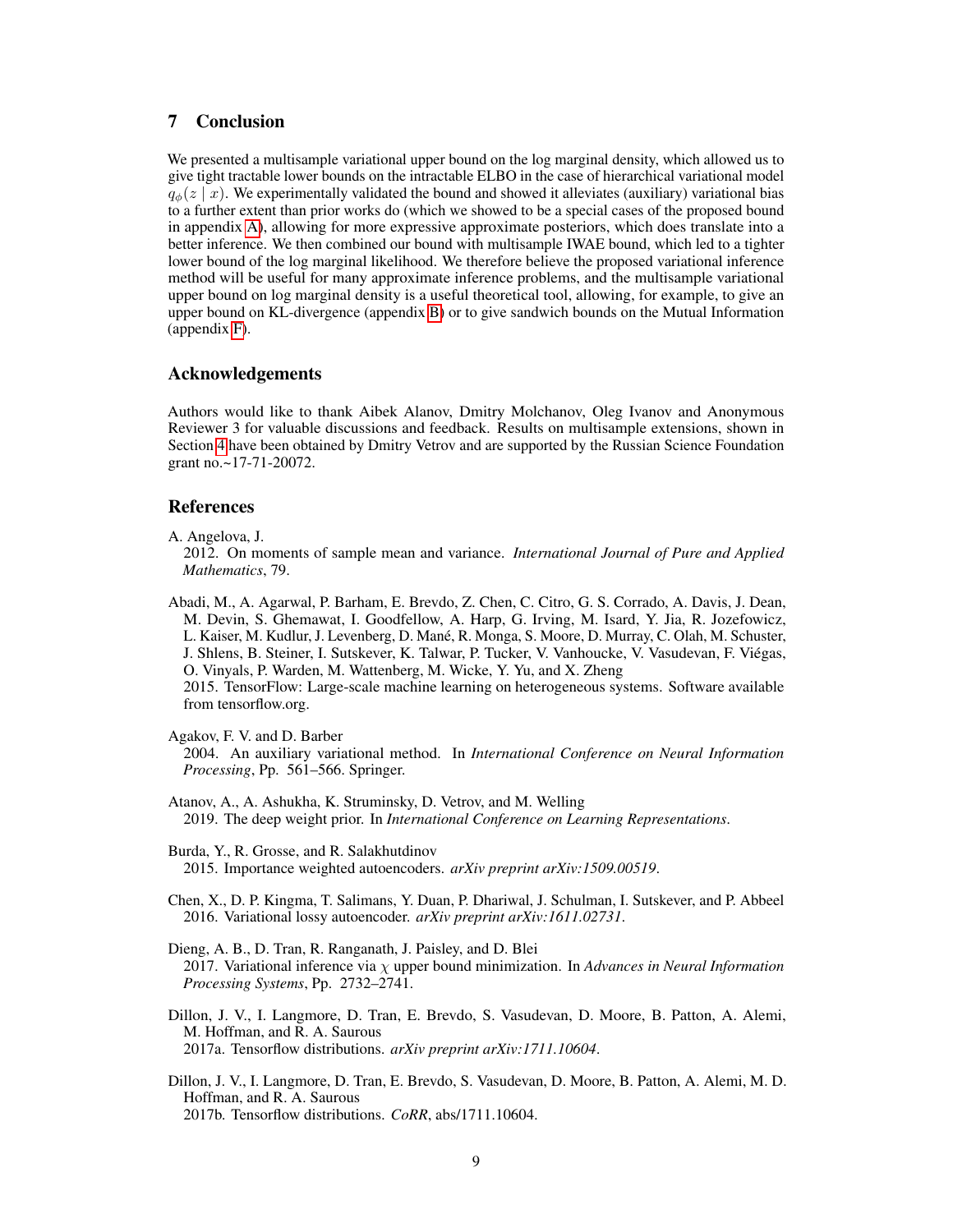<span id="page-9-8"></span>Dinh, L., J. Sohl-Dickstein, and S. Bengio

2016. Density estimation using real NVP. *CoRR*, abs/1605.08803.

<span id="page-9-2"></span>Domke, J. and D. R. Sheldon

2018. Importance weighting and variational inference. In *Advances in Neural Information Processing Systems 31*, S. Bengio, H. Wallach, H. Larochelle, K. Grauman, N. Cesa-Bianchi, and R. Garnett, eds., Pp. 4471–4480. Curran Associates, Inc.

<span id="page-9-6"></span>Gershman, S., M. Hoffman, and D. Blei

2012. Nonparametric variational inference. *arXiv preprint arXiv:1206.4665*.

<span id="page-9-1"></span>Goodfellow, I., J. Pouget-Abadie, M. Mirza, B. Xu, D. Warde-Farley, S. Ozair, A. Courville, and Y. Bengio

2014. Generative adversarial nets. In *Advances in neural information processing systems*, Pp. 2672– 2680.

<span id="page-9-3"></span>Grosse, R. B., Z. Ghahramani, and R. P. Adams

2015. Sandwiching the marginal likelihood using bidirectional monte carlo. *CoRR*, abs/1511.02543.

<span id="page-9-5"></span>Guo, F., X. Wang, K. Fan, T. Broderick, and D. B. Dunson 2016. Boosting variational inference. *arXiv preprint arXiv:1611.05559*.

#### <span id="page-9-0"></span>Hinton, G. E. and D. van Camp

1993. Keeping the neural networks simple by minimizing the description length of the weights. In *Proceedings of the Sixth Annual Conference on Computational Learning Theory*, COLT '93, Pp. 5–13, New York, NY, USA. ACM.

#### Hunter, J. D.

2007. Matplotlib: A 2d graphics environment. *Computing in Science & Engineering*, 9(3):90–95.

<span id="page-9-10"></span>Huszár, F.

2017. Variational inference using implicit distributions. *arXiv preprint arXiv:1702.08235*.

<span id="page-9-12"></span>Jebara, T. and A. Pentland

2001. On reversing jensen's inequality. In *Advances in Neural Information Processing Systems*, Pp. 231–237.

#### <span id="page-9-14"></span>Kim, Y., S. Wiseman, A. Miller, D. Sontag, and A. Rush

2018. Semi-amortized variational autoencoders. In *Proceedings of the 35th International Conference on Machine Learning*, J. Dy and A. Krause, eds., volume 80 of *Proceedings of Machine Learning Research*, Pp. 2678–2687, Stockholmsmässan, Stockholm Sweden. PMLR.

Kingma, D. P. and J. Ba

2014. Adam: A method for stochastic optimization. *CoRR*, abs/1412.6980.

#### <span id="page-9-9"></span>Kingma, D. P. and P. Dhariwal

2018. Glow: Generative flow with invertible 1x1 convolutions. In *Advances in Neural Information Processing Systems 31*, S. Bengio, H. Wallach, H. Larochelle, K. Grauman, N. Cesa-Bianchi, and R. Garnett, eds., Pp. 10235–10244. Curran Associates, Inc.

<span id="page-9-7"></span>Kingma, D. P., T. Salimans, R. Jozefowicz, X. Chen, I. Sutskever, and M. Welling 2016. Improved variational inference with inverse autoregressive flow. In *Advances in Neural Information Processing Systems 29*, D. D. Lee, M. Sugiyama, U. V. Luxburg, I. Guyon, and R. Garnett, eds., Pp. 4743–4751. Curran Associates, Inc.

## <span id="page-9-4"></span>Kingma, D. P. and M. Welling

2013. Auto-encoding variational bayes. *arXiv preprint arXiv:1312.6114*.

#### <span id="page-9-11"></span>Kuleshov, V. and S. Ermon

2017. Neural variational inference and learning in undirected graphical models. In *Advances in Neural Information Processing Systems*, Pp. 6734–6743.

# <span id="page-9-13"></span>Lake, B. M., R. Salakhutdinov, and J. B. Tenenbaum 2015. Human-level concept learning through probabilistic program induction. *Science*, 350(6266):1332–1338.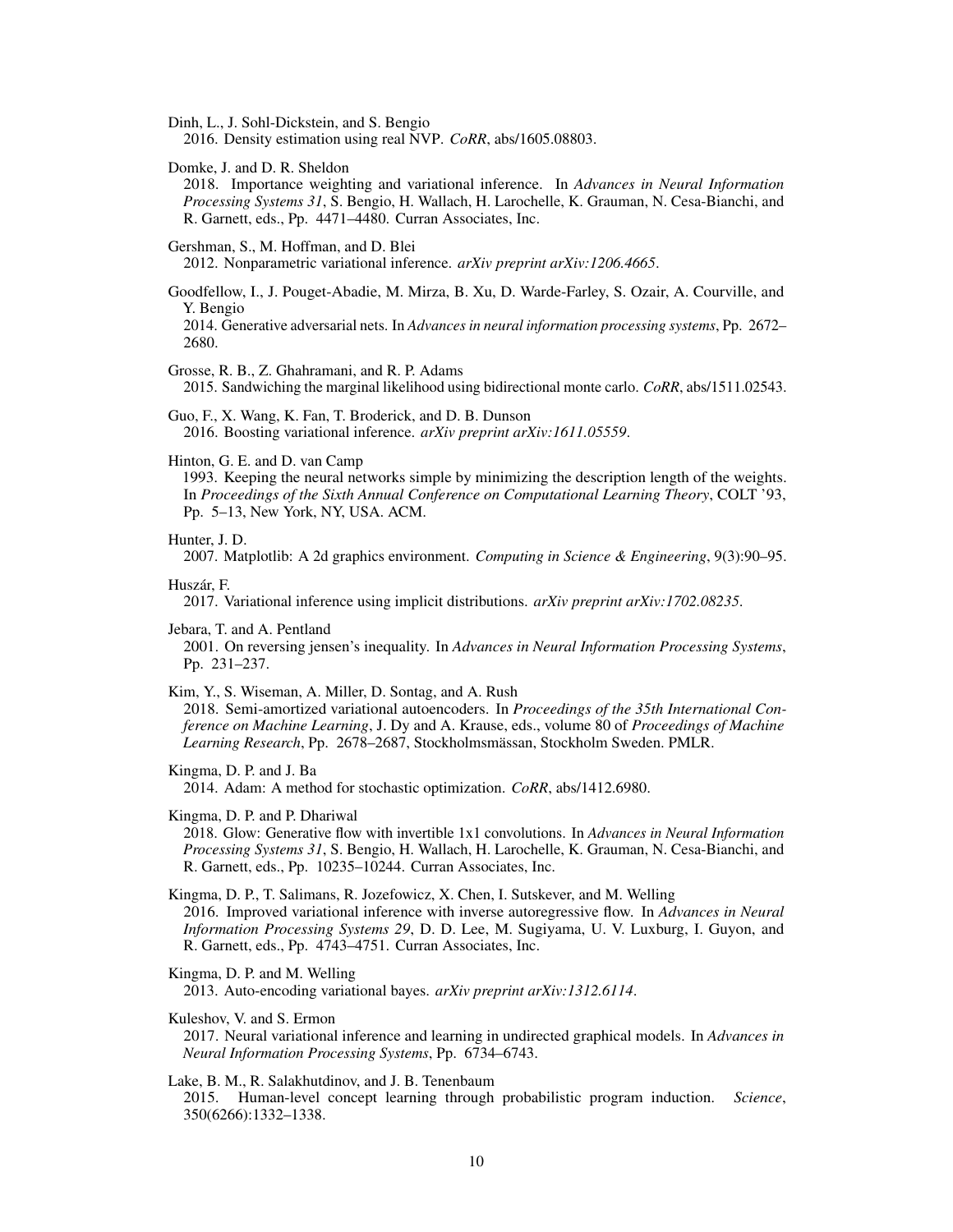<span id="page-10-6"></span>Le, T. A., M. Igl, T. Rainforth, T. Jin, and F. Wood 2017. Auto-encoding sequential monte carlo. *arXiv preprint arXiv:1705.10306*.

<span id="page-10-12"></span>LeCun, Y., L. Bottou, Y. Bengio, and P. Haffner

1998. Gradient-based learning applied to document recognition. *Proceedings of the IEEE*, 86(11):2278–2324.

Louizos, C., K. Ullrich, and M. Welling

2017. Bayesian compression for deep learning. In *Advances in Neural Information Processing Systems 30*, I. Guyon, U. V. Luxburg, S. Bengio, H. Wallach, R. Fergus, S. Vishwanathan, and R. Garnett, eds., Pp. 3288–3298. Curran Associates, Inc.

<span id="page-10-2"></span>Maaløe, L., C. K. Sønderby, S. K. Sønderby, and O. Winther

2016. Auxiliary deep generative models. In *Proceedings of The 33rd International Conference on Machine Learning*, M. F. Balcan and K. Q. Weinberger, eds., volume 48 of *Proceedings of Machine Learning Research*, Pp. 1445–1453, New York, New York, USA. PMLR.

#### <span id="page-10-1"></span>MacKay, D. J.

1995. Bayesian neural networks and density networks. *Nuclear Instruments and Methods in Physics Research Section A: Accelerators, Spectrometers, Detectors and Associated Equipment*, 354(1):73 – 80. Proceedings of the Third Workshop on Neutron Scattering Data Analysis.

<span id="page-10-4"></span>Maddison, C. J., J. Lawson, G. Tucker, N. Heess, M. Norouzi, A. Mnih, A. Doucet, and Y. Teh 2017. Filtering variational objectives. In *Advances in Neural Information Processing Systems*, Pp. 6573–6583.

## <span id="page-10-9"></span>Mescheder, L., S. Nowozin, and A. Geiger

2017. Adversarial variational bayes: Unifying variational autoencoders and generative adversarial networks. In *International Conference on Machine Learning (ICML)*.

<span id="page-10-10"></span>Mohamed, S. and B. Lakshminarayanan 2016. Learning in implicit generative models. *arXiv preprint arXiv:1610.03483*.

<span id="page-10-3"></span>Molchanov, D., V. Kharitonov, A. Sobolev, and D. Vetrov 2018. Doubly semi-implicit variational inference. *arXiv preprint arXiv:1810.02789*.

<span id="page-10-5"></span>Naesseth, C. A., S. W. Linderman, R. Ranganath, and D. M. Blei 2017. Variational sequential monte carlo. *arXiv preprint arXiv:1705.11140*.

### <span id="page-10-11"></span>Neal, R. M.

2001. Annealed importance sampling. *Statistics and computing*, 11(2):125–139.

<span id="page-10-7"></span>Nowozin, S.

2018. Debiasing evidence approximations: On importance-weighted autoencoders and jackknife variational inference. In *International Conference on Learning Representations*.

<span id="page-10-0"></span>Nowozin, S., B. Cseke, and R. Tomioka

2016. f-gan: Training generative neural samplers using variational divergence minimization. In *Advances in Neural Information Processing Systems 29*, D. D. Lee, M. Sugiyama, U. V. Luxburg, I. Guyon, and R. Garnett, eds., Pp. 271–279. Curran Associates, Inc.

#### Oliphant, T.

2006–. NumPy: A guide to NumPy. USA: Trelgol Publishing. [Online; accessed <today>].

<span id="page-10-8"></span>Papamakarios, G., I. Murray, and T. Pavlakou

2017. Masked autoregressive flow for density estimation. In *Advances in Neural Information Processing Systems 30: Annual Conference on Neural Information Processing Systems 2017, 4-9 December 2017, Long Beach, CA, USA*, Pp. 2335–2344.

Poole, B., S. Ozair, A. van den Oord, A. A. Alemi, and G. Tucker 2018. On variational lower bounds of mutual information. In *NeurIPS Workshop on Bayesian Deep Learning*.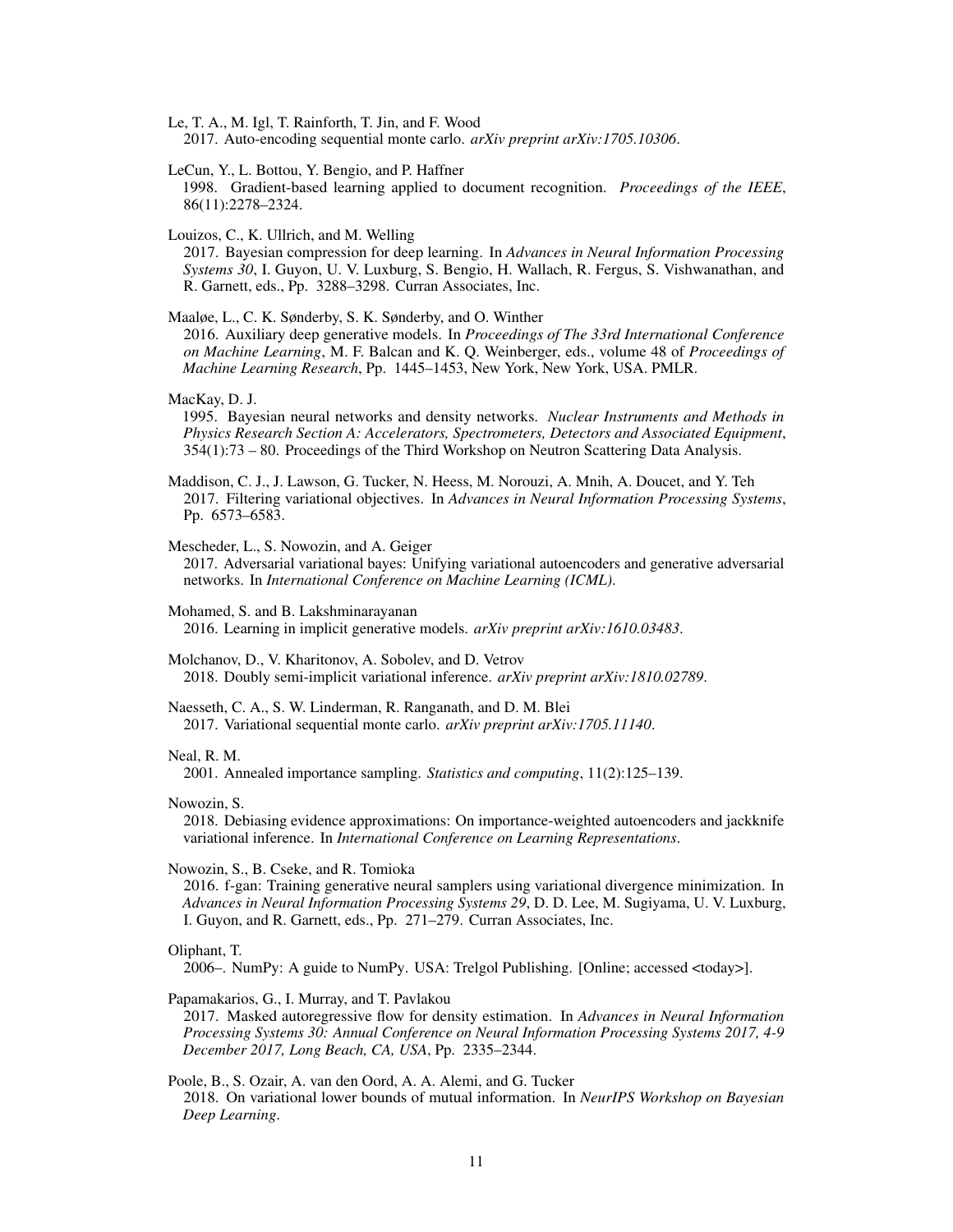<span id="page-11-3"></span>Rainforth, T., A. R. Kosiorek, T. A. Le, C. J. Maddison, M. Igl, F. Wood, and Y. W. Teh 2018. Tighter variational bounds are not necessarily better. In *ICML*.

<span id="page-11-1"></span>Ranganath, R., D. Tran, and D. Blei

2016. Hierarchical variational models. In *International Conference on Machine Learning*, Pp. 324– 333.

Reddi, S. J., S. Kale, and S. Kumar

2018. On the convergence of adam and beyond. In *International Conference on Learning Representations*.

<span id="page-11-7"></span>Rezende, D. J. and S. Mohamed 2015. Variational inference with normalizing flows. *arXiv preprint arXiv:1505.05770*.

<span id="page-11-5"></span>Rezende, D. J., S. Mohamed, and D. Wierstra

2014. Stochastic backpropagation and approximate inference in deep generative models. In *Proceedings of the 31st International Conference on Machine Learning*, E. P. Xing and T. Jebara, eds., volume 32 of *Proceedings of Machine Learning Research*, Pp. 1278–1286, Bejing, China. PMLR.

<span id="page-11-2"></span>Salimans, T., D. Kingma, and M. Welling

2015. Markov chain monte carlo and variational inference: Bridging the gap. In *International Conference on Machine Learning*, Pp. 1218–1226.

Sharot, T.

1976. The generalized jackknife: finite samples and subsample sizes. *Journal of the American Statistical Association*, 71(354):451–454.

<span id="page-11-8"></span>Shi, J., S. Sun, and J. Zhu 2017. Kernel implicit variational inference. *arXiv preprint arXiv:1705.10119*.

<span id="page-11-11"></span>Titsias, M. K. and F. J. Ruiz 2018. Unbiased implicit variational inference. *arXiv preprint arXiv:1808.02078*.

<span id="page-11-6"></span>Tran, D., D. Blei, and E. M. Airoldi 2015. Copula variational inference. In *Advances in Neural Information Processing Systems*, Pp. 3564–3572.

<span id="page-11-9"></span>Tran, D., R. Ranganath, and D. Blei

2017. Hierarchical implicit models and likelihood-free variational inference. In *Advances in Neural Information Processing Systems*, Pp. 5523–5533.

<span id="page-11-4"></span>Tucker, G., D. Lawson, S. Gu, and C. J. Maddison 2019. Doubly reparameterized gradient estimators for monte carlo objectives. In *International Conference on Learning Representations*.

<span id="page-11-10"></span>Uehara, M., I. Sato, M. Suzuki, K. Nakayama, and Y. Matsuo 2016. Generative adversarial nets from a density ratio estimation perspective. *arXiv preprint arXiv:1610.02920*.

Virtanen, P., R. Gommers, T. E. Oliphant, M. Haberland, T. Reddy, D. Cournapeau, E. Burovski, P. Peterson, W. Weckesser, J. Bright, S. J. van der Walt, M. Brett, J. Wilson, K. Jarrod Millman, N. Mayorov, A. R. J. Nelson, E. Jones, R. Kern, E. Larson, C. Carey, I. Polat, Y. Feng, E. W. Moore, J. Vand erPlas, D. Laxalde, J. Perktold, R. Cimrman, I. Henriksen, E. A. Quintero, C. R. Harris, A. M. Archibald, A. H. Ribeiro, F. Pedregosa, P. van Mulbregt, and S. . . Contributors 2019. SciPy 1.0–Fundamental Algorithms for Scientific Computing in Python. *arXiv e-prints*, P. arXiv:1907.10121.

<span id="page-11-0"></span>Wainwright, M. J., M. I. Jordan, et al.

2008. Graphical models, exponential families, and variational inference. *Foundations and Trends* <sup>R</sup> *in Machine Learning*, 1(1–2):1–305.